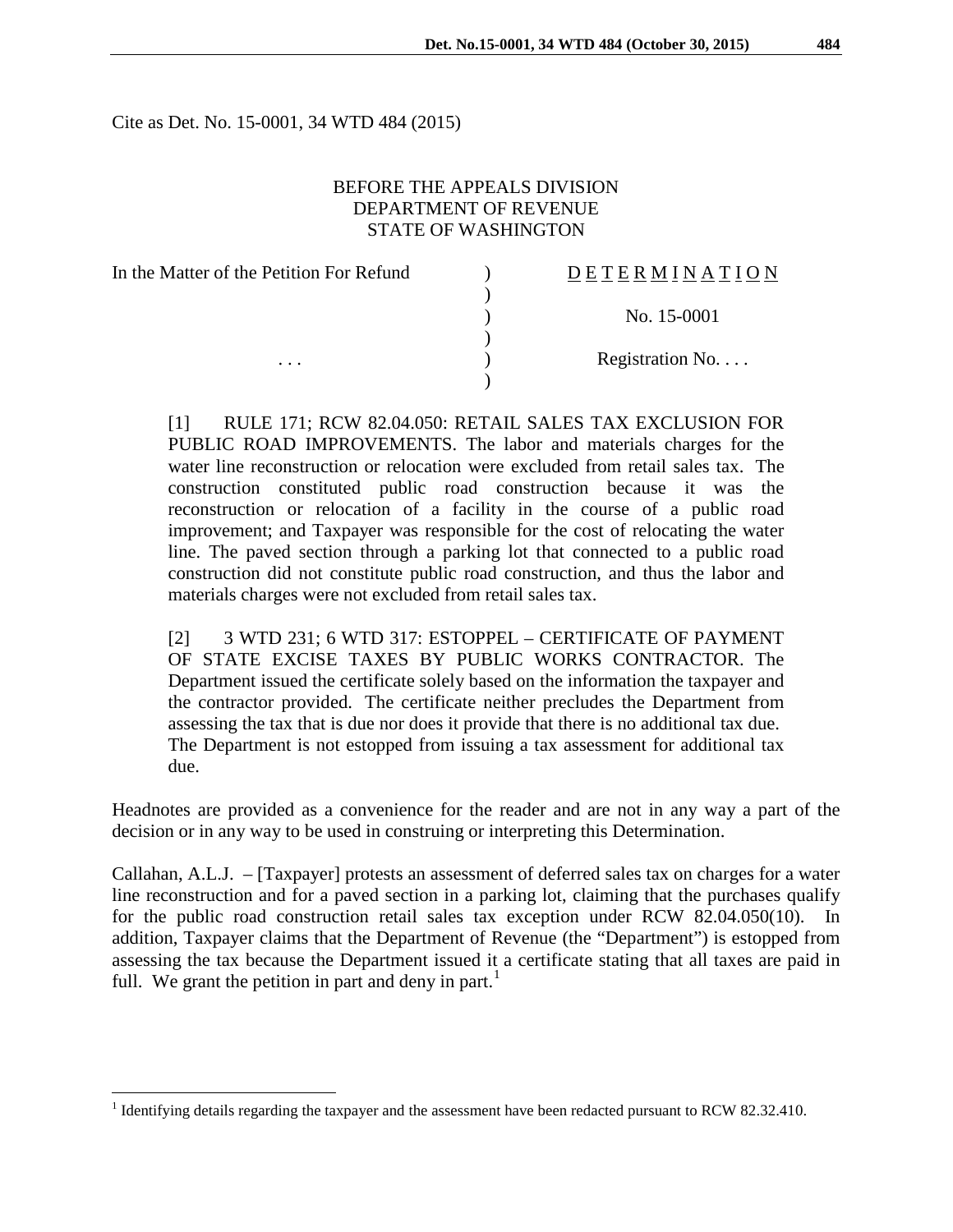#### **ISSUES**

- 1. Whether the charges of labor and materials for a water line reconstruction qualify for the public road construction retail sales tax exception under RCW 82.04.050(10).
- 2. Whether the charges of labor and materials for construction on a paved section in the parking lot connecting a public road to an alley qualify for the public road construction retail sales tax exception under RCW 82.04.050(10).
- 3. Whether the Department is estopped from assessing Taxpayer because of the Certificate of Payment of State Excise Taxes by Public Works Contractor that it issued stating that all taxes are paid in full or are readily collectible.

# FINDINGS OF FACT

Taxpayer is a political subdivision of the State of Washington that provides municipal services to [the Town]. The Department's Audit Division ("Audit") examined Taxpayer's books and records for the period of . . . ("audit period"). On November 1, 2013, Audit issued an assessment against Taxpayer of \$. . . , which consisted of retail sales tax of \$. . . , retailing business and occupation ("B&O") tax of \$. . . , service and other activities B&O tax of \$. . . , use tax/deferred sales tax of \$. . . , power distribution tax of \$. . . , water distribution tax of \$. . . , refuse collection tax of \$..., a credit for sewer collection tax of  $\$\dots$ , and, interest of  $\$\dots$ . Taxpayer paid the assessment in full but petitioned the Department's Appeals Division for a refund. Originally, Taxpayer protested nine issues in its petition dated January 2, 2014. Subsequently, it withdrew six issues in its supplemental petition dated July 24, 2014.

During the audit period, Taxpayer entered into contracts with several prime contractors for a reconstruction project on . . . Avenue that was funded by the Washington State Transportation Improvement Board. Audit identified four contracts Taxpayer classified as public road construction in its books and records that do not qualify as public road construction, in whole or in part. Taxpayer did not pay retail sales tax on the charges of labor and materials on those contracts. Audit assessed deferred sales tax on labor and materials on the portions of the projects that do not qualify as public road construction. At issue in this appeal are the water line replacement and the construction on a paved section in the parking lot Taxpayer owns. Taxpayer also argues that the Department is estopped from assessing taxes because the Department issued a Public Works contract clearance. We will first address the public road construction issue.

*1. Whether the charges of labor and materials for a water line reconstruction qualify for the public road construction retail sales tax exception under RCW 82.04.050(10).*

Taxpayer entered a contract with [Construction Company A] for the construction and improvement of . . . Avenue from approximately 350 feet south of the intersection of . . . to north of . . . Street. The description of the bid Taxpayer awarded to [Construction Company A] contained the following:

Improvements include removing the existing cement concrete panels, removing and replacing the existing cement concrete curb and gutter, and removing and replacing the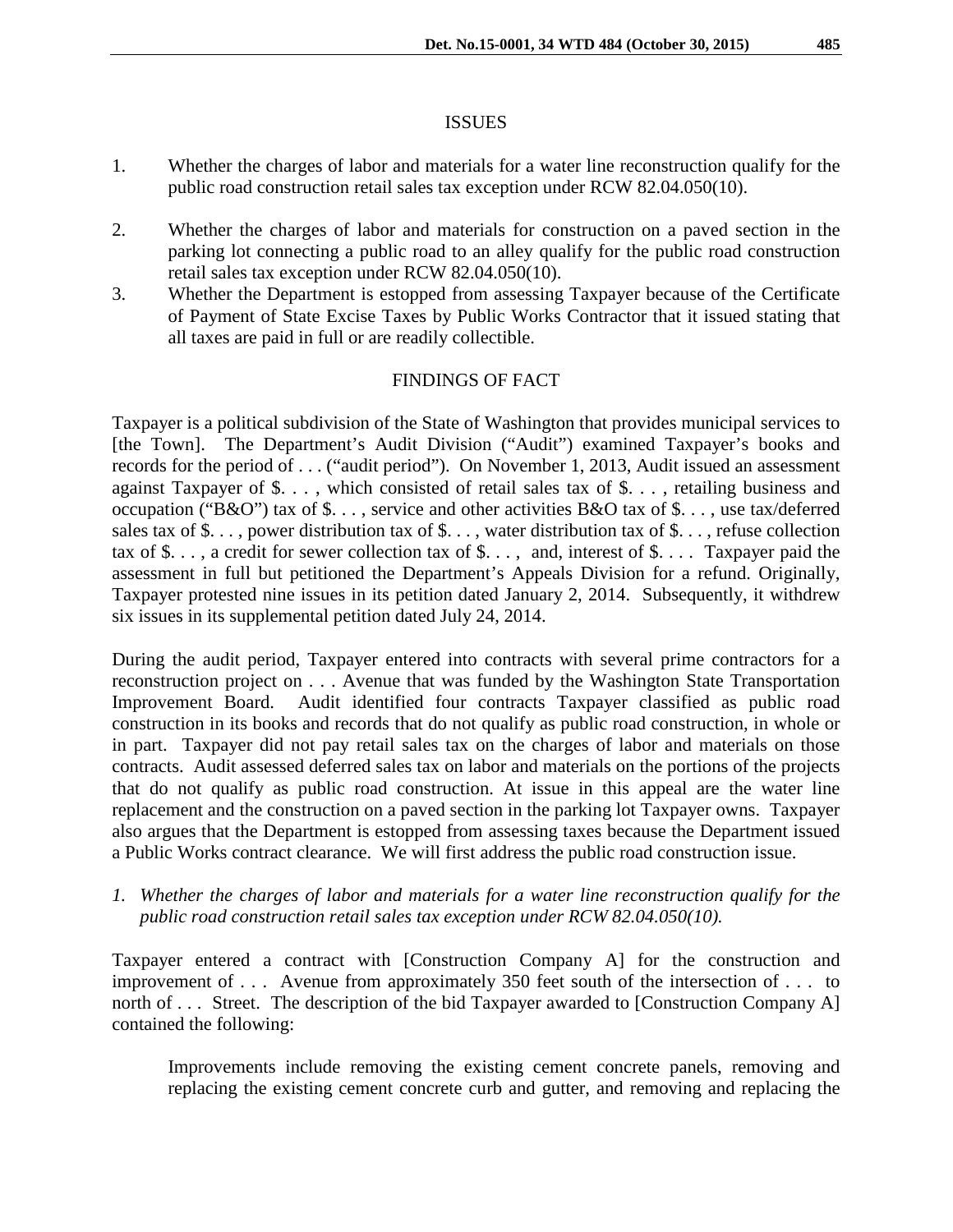cement concrete sidewalks, overlaying the roadway with HMA, striping, illumination, landscaping, drainage improvements, *replacing the existing water line* and other work, all in accordance with the attached Contract Plans, these contract provisions, and the Standard Specifications.

(Emphasis added).

The bid contained a bid schedule for unit prices for all items, and the total amount of the bid. The bid schedule was broken down into the subsections of Preparation, Grading, Storm Sewer, Water line, Surfacing, Hot mix asphalt, Erosion Control and Planting, Traffic, and, Other Items. The only bid item in dispute in this project is the water line reconstruction.

The bid schedule of the water line reconstruction included charges for "tapping sleeve and valve assembly, hydrant assembly, service connection, ductile iron pipe for water, and gate valves." Taxpayer did not pay retail sales tax on the labor and materials charges on the water line reconstruction claiming those sales qualify for the public road construction retail sales tax exception under RCW 82.04.050(10). Audit determined that the water line reconstruction was a separate piece of work from the public road construction improvement of . . . Avenue. Audit assessed deferred sales tax on both the labor and materials used in this project. Audit also allocated a percentage of general contract charges including mobilization and temporary project traffic control to the retail portion of the job.

On appeal, Taxpayer argues that the water line reconstruction was part of the public road improvement construction on . . . Avenue because the removal of the old water line was an essential part of the improvement project. Taxpayer asserts that the construction on . . . Avenue impacted the old water line and it had to be replaced along with the street project. Taxpayer provided a letter from the Washington State Transportation Improvement Board, which discussed the water line issue:

During design of the . . . Avenue project there was adequate concern communicated by [Taxpayer] and their Engineer that the water line would be impacted by the construction work. [Washington State Transportation Improvement Board] staff shared these concerns and agreed to participate in replacement of the water line.

During the appeal, Taxpayer submitted another document explaining the impacts to the water line by the road construction work. This document is signed by the engineer of record for the project who signed off on the final project plans, and states, in relevant part:

I understand there is a question about whether the moving of the water line running under . . . Avenue was necessary in order to complete the work being done to the road. In reviewing the location of the water line during the design process, I determined it was necessary to move the water line in order to complete the road project. We were concerned we would penetrate the water line with the storm water crossings and while removing the concrete which formed the old road surface. *The water line depth would also have been inadequate given the planned level of the new road surface*.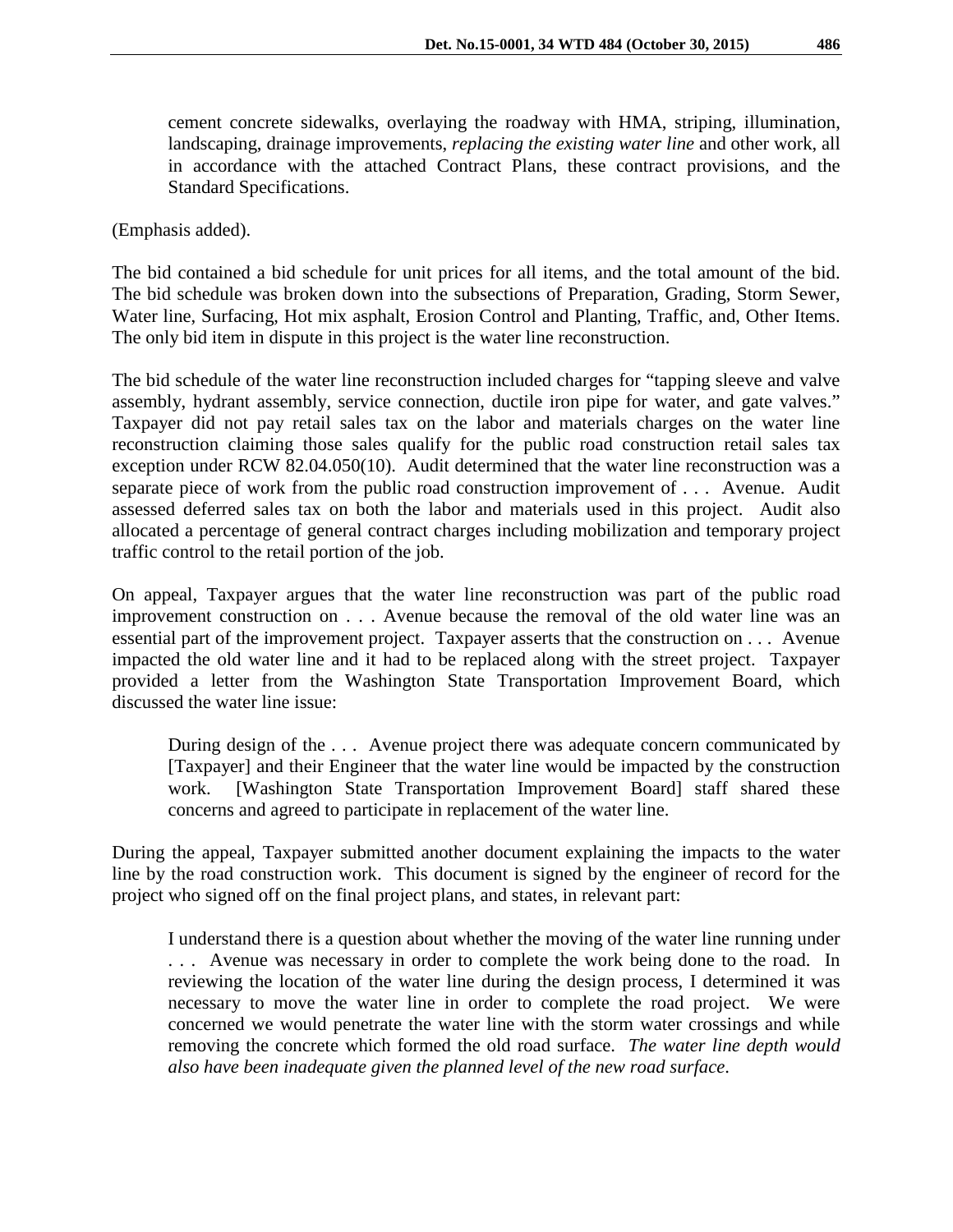Taxpayer contends that the water line construction was therefore a necessary byproduct of the public road improvement construction and thus the charges for labor and materials should be exempt from retail sales tax pursuant to RCW 82.04.050(10).

*2. Whether the charges of labor and materials for construction on a paved section in the parking lot connecting a public road to an alley qualify for the public road construction retail sales tax exception under RCW 82.04.050(10).*

Taxpayer contracted with [Construction Company B] in 2009 to construct a visitor center for the city, which included a building, off-street parking, picnic areas, a lighting system, and a bathroom facility. Also included were improvements to the sidewalks on both . . . Avenue and an alley to the east and west of the visitor center respectively. The parking lot is on the south edge of the project and has entries onto both the alley and . . . Avenue. There are breaks between parcels on both the east and west side of the project for . . . Avenue and the alley respectively.

The portion of the project in dispute is the paved section in the parking lot that connects to ... Avenue and the alley. This paved section does not have a street name. Both the alley and . . . Avenue are distinguished as public roads based on separations between parcels. Parcels both to the south and north of the project are not separated by a public right-of-way. The area in dispute is on the south edge of the parcel on which the Visitor Center was built. Audit allowed the public road construction retail sales tax exception on the project with [Construction Company B] but disallowed the exception for this disputed area, because Audit considers this area as merely access to the off-street parking lot.

Taxpayer asserts that this paved area qualifies as a public road construction pursuant to RCW 82.04.050(10), because it connects . . . Avenue to the alley. Taxpayer argues that the disputed area is a right-of-way that it owns and it is used primarily for foot or vehicular traffic.

*3. Whether the Department is estopped from assessing Taxpayer because of the Certificate of Payment of State Excise Taxes by Public Works Contractor that it issued to Taxpayer's Prime Contractor.*

When [Construction Company A] completed its work, Taxpayer notified the Department following the requirements of Chapter  $60.28$  $60.28$  $60.28$  RCW.<sup>2</sup> The Department reviewed the information Taxpayer and [Construction Company A] submitted and issued a Certificate of Payment of State Excise Taxes By Public Works Contractor to Taxpayer. The certificate, in relevant part, provided:

<span id="page-3-0"></span> $2$  RCW 60.28.010 and .011 provide that public improvement contracts shall provide, and public bodies shall reserve, a contract retainage not to exceed five percent of the moneys earned by the contractor. The retainage is held as a trust fund for the protection and payment of: (a) the claims of any person arising under the contract; and (b) the state with respect to taxes imposed pursuant to Title 82 RCW that may be due from such contractor.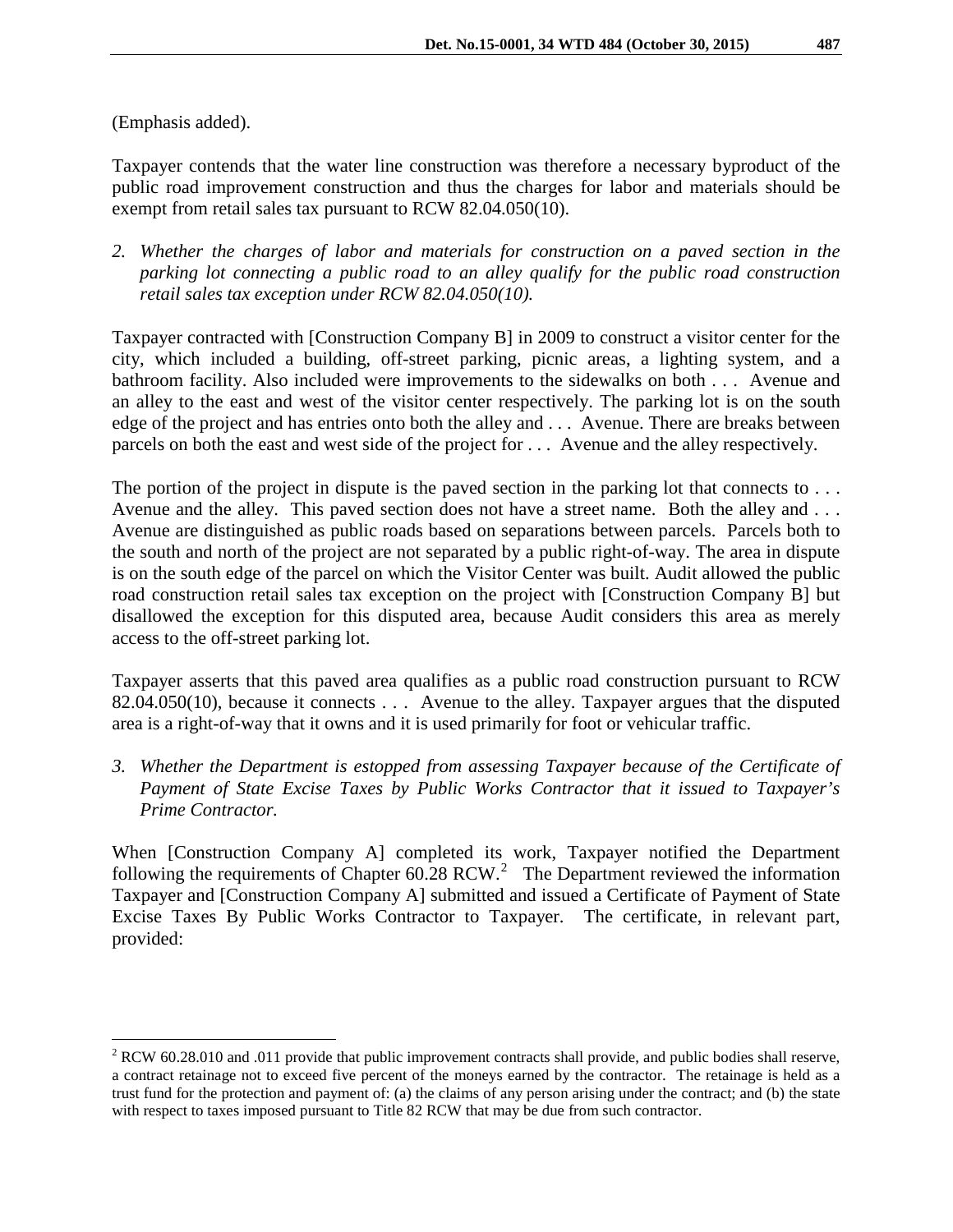[A]ll other taxes, increases and penalties due from such contractor, have been paid in full *or that they are, in the Department's opinion, readily collectible without recourse to the state's lien on the retained percentage.*

…

This certificate does not release said contractor from liability for additional tax that may be later determined to be due with respect to the above-mentioned contract or other activities.

(Emphasis added).

Taxpayer argues that the Department is estopped from assessing tax against it because the Department issued a certificate stating that the taxes were paid in full.

## ANALYSIS

1. *Water line reconstruction issue:*

Washington imposes a tax on "retail sales," which include the following:

[T]he sales of or charge made for tangible personal property consumed and/or for labor and services rendered in respect to . . . (b) the constructing, repairing, decorating, or improving of new or existing buildings or other structures under, upon, or above real property of or for consumers . . . .

RCW 82.04.050(2).

For such "retail sales," the consumer is generally the owner of the property upon which the construction, repair work, or decorating work occurs. RCW 82.04.190(4). The retail sales tax is measured by the full contract price for the construction, including the cost of materials consumed in the construction, labor costs, and markups. WAC 458-20-170(4)(a).

For road construction, the sale of materials and labor to build, repair, or improve structures on real property are generally subject to retail sales tax. RCW 82.08.020; 82.04.050. A limited exclusion is provided for certain public road improvements. RCW 82.04.050(10). Under this provision, labor and service charges for improvements to roads owned by municipal corporations or political subdivisions of the state are not retail sales. *See* WAC 458-20-171 (Rule 171). Contractors are considered to be the consumers of the materials used in such projects, and must pay retail sales tax on the purchase of such materials. RCW 82.04.190(3). Thus, the state receives retail sales tax on the value of the materials used, but receives no retail sales tax on the labor and services portion of public road construction projects.

RCW 82.04.050(10) provides: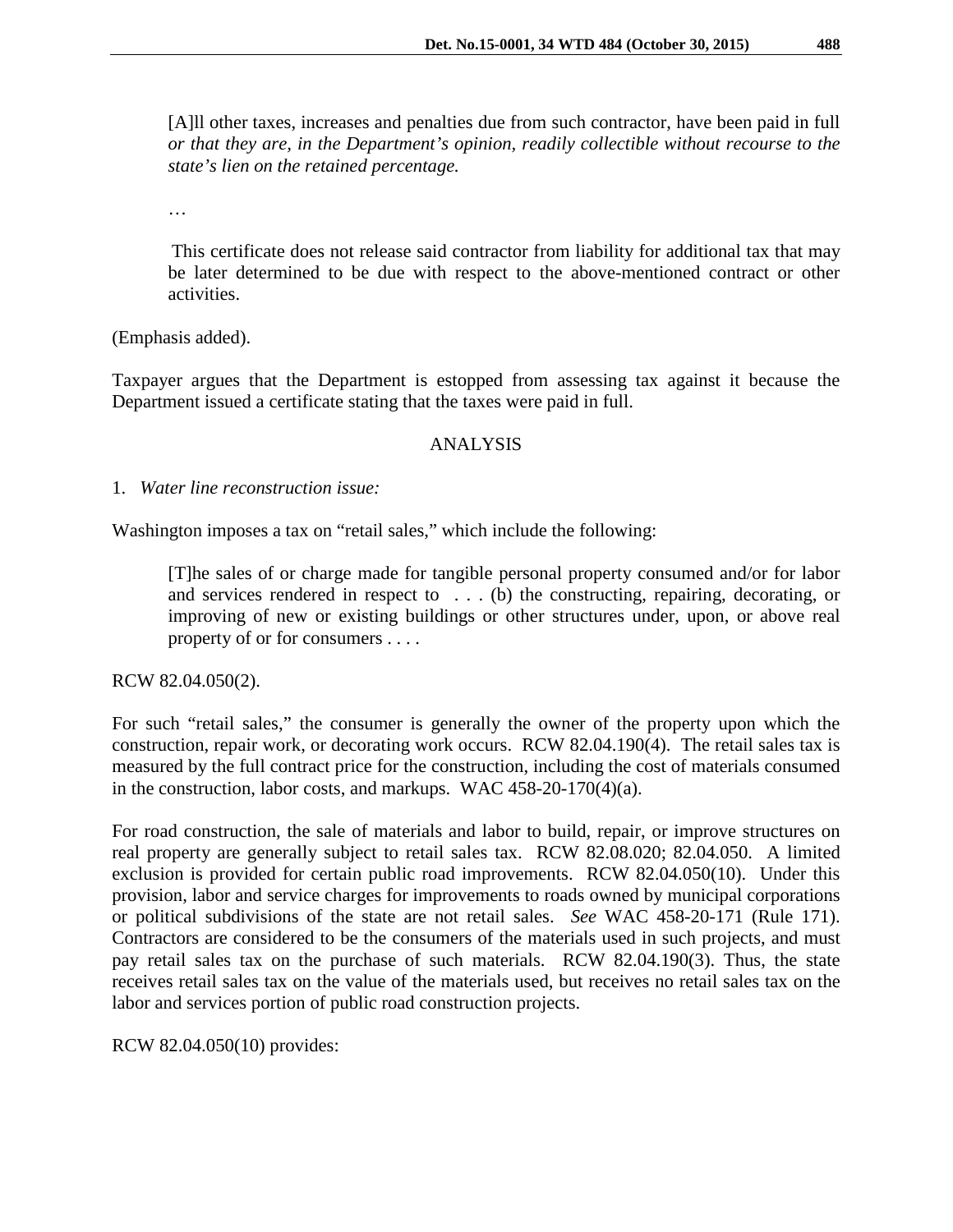The term [retail sale] does not include the sale of or charge made for labor and services rendered in respect to the building, repairing, or improving of any street, place, road, highway, easement, right-of-way, mass public transportation terminal or parking facility, bridge, tunnel, or trestle which is owned by a municipal corporation or political subdivision of the state or by the United States and which is used or to be used primarily for foot or vehicular traffic including mass transportation vehicles of any kind.

Thus, there are three requirements for the retail sales tax exclusion under RCW 82.04.050(10): 1) the street, place, road, easement, right of way, etc., must be owned by a municipal corporation or political subdivision of the state or the United States; 2) the work must involve building, repairing, or improving the street, place, road, easement, right of way owned by such entities; and 3) the primary purpose or use of the street, place, road, easement, right of way, etc. must be for foot or vehicular traffic. *Id.*

At issue is whether the water line reconstruction qualifies for the public road improvement retail sales tax exclusion under RCW 82.04.050(10) and thus Taxpayer is not subject to the retail sales tax as a consumer of the labor and materials charged. The first element is not in dispute. With respect to the second requirement, the construction must also involve building, repairing, or improving the street, place, road, easement, or right of way.

[WAC 458-20-171 (Rule 171)] defines "building, repairing or improving of a publicly owned street, place, road, etc." to specifically exclude the following:

the constructing of water mains, telephone, telegraph, electrical power, *or other* conduits *or lines in or above streets or roads*, unless such power lines *become a part of a street* or road lighting system as aforesaid; …

(Emphasis added). Under the rule, the construction of conduits or lines, such as water line is not by itself public road construction unless it has become a part of a public road. However, Rule 171 further defines the term "building, repairing or improving of a publicly owned street, place, road, etc" also includes:

*[A]ny contract for the readjustment, reconstruction or relocation of the facilities of any public*, private or cooperatively owned *utility* or railroad in the course of building, repairing or improving a street, place, road, etc., which is owned by a municipal corporation or political subdivision of the state or by the United States, the cost of which readjustment, reconstruction, or relocation is the responsibility of the public authority whose street, place, road, etc., is being built, repaired or improved.

(Emphasis added).

Here, the construction work in dispute was the reconstruction or relocation of a municipal water line, the cost of which was Taxpayer's responsibility. Pursuant to Rule 171, the reconstruction or relocation of the water line as part of the . . . Avenue improvement contract was necessary because the old water line's depth was inadequate for the construction of the new road surface. We conclude that the water line reconstruction or relocation constitutes public road construction,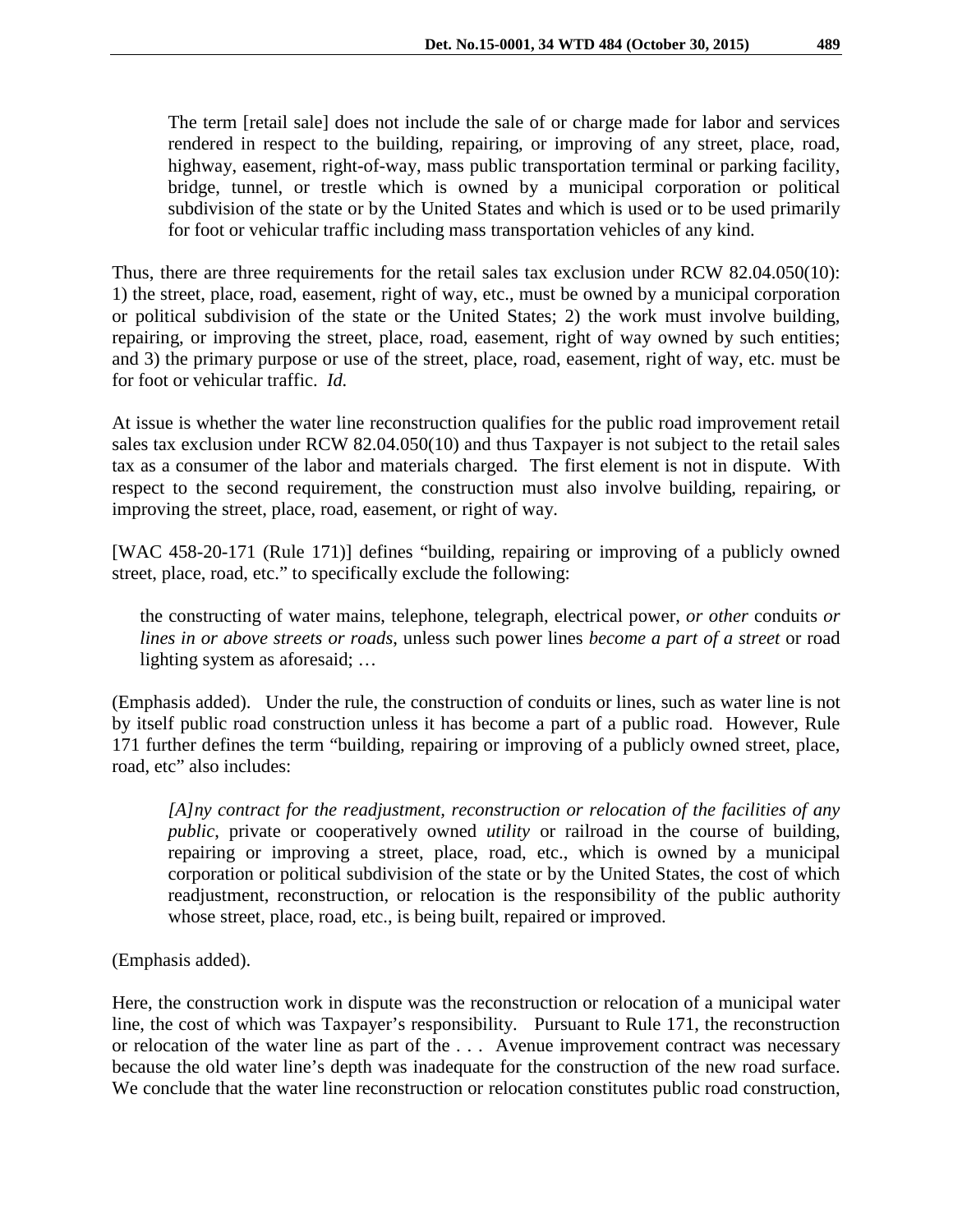because it was the reconstruction or relocation of a utility [facility] in the course of the Mashell Avenue improvement and Taxpayer was responsible for the cost of relocating the water line. Thus the labor and materials charges are exempt from retail sales tax under RCW 82.04.050(10).

#### 2. *Paved section issue:*

With respect to the paved section in the parking lot issue, the term retail sale does not include the construction or "improving of any street, place, road, highway, easement, right-of-way." RCW82.04.050(10). At issue is whether the paved section through the parking lot that connects to . . . Avenue and the alley constitutes either a street or right-of-way. A "street" includes "boulevard, avenue, street, alley, way, lane, square or place." RCW 35.69.010. The term "rightof-way" is not defined in the statute. As a result, "it must be given its 'usual and ordinary' meaning, which can be found in dictionaries." Det. No. 06-0280, 26 WTD 169, 173 (2007) (citing *Port of Seattle v. State, Dept. of Revenue,* 101 Wn. App. 106, 1 P.3d 607 (2000)). The applicable ordinary meaning of "right-of-way" is "the strip of land devoted to or over which is built a public road…at the side of improved highways." Webster's Third New International Dictionary 1956 (3rd ed. 1993).

Here, we are not dealing with a street or public right of way with respect to a road or sidewalk. The paved section at issue is public property abutting a road or a public right-of-way. We explained in Det. No. 03-0236, 23 WTD 276 (2004):

[R]ight-of-way improvements directly related to the construction of roadways or pedestrian pathways for vehicular or pedestrian travel are exempt, but right-of-way improvements unrelated to such vehicular or pedestrian travel are not exempt. On-street parking is not specifically identified in the Rule 171 definition as being either exempt or not exempt. *But such right-of-way improvements are ordinarily directly related to the construction of roadways or pedestrian pathways for vehicular or pedestrian travel*, unlike water main or electrical distribution system improvements. In fact, on-street parking is a part of the roadway used for vehicular traffic.

The construction in 23 WTD 276 concerned improvements to a portion of a right-of-way that paralleled a part of a public road that was used for vehicular travel. Unlike the facts in 23 WTD 276, the area in dispute is neither part of a public road nor is a portion of a right-of-way that is a part of a public road used for vehicular or pedestrian traffic. Therefore, we conclude that paved section construction does not constitute public road construction, and thus the labor and materials charges are not exempt from retail sales tax under RCW 82.32.050(10).

## *3. Estoppel:*

Taxpayer argues that the certificate the Department issued stated that all taxes were paid in full. We previously addressed this issue in Det. No. 87-192, 3 WTD 231(1987) and Det. Nos. 87- 192A, 85-125A, 6 WTD 317 (1988). In those cases, we concluded that when the Department issues the certificate at issue it does not do a complete audit of the contractor's books and records but merely reviews whether retail sales tax was paid on the materials used in performing the contract. We explained in 6 WTD 317 that the language in the certificate, ("in the department's